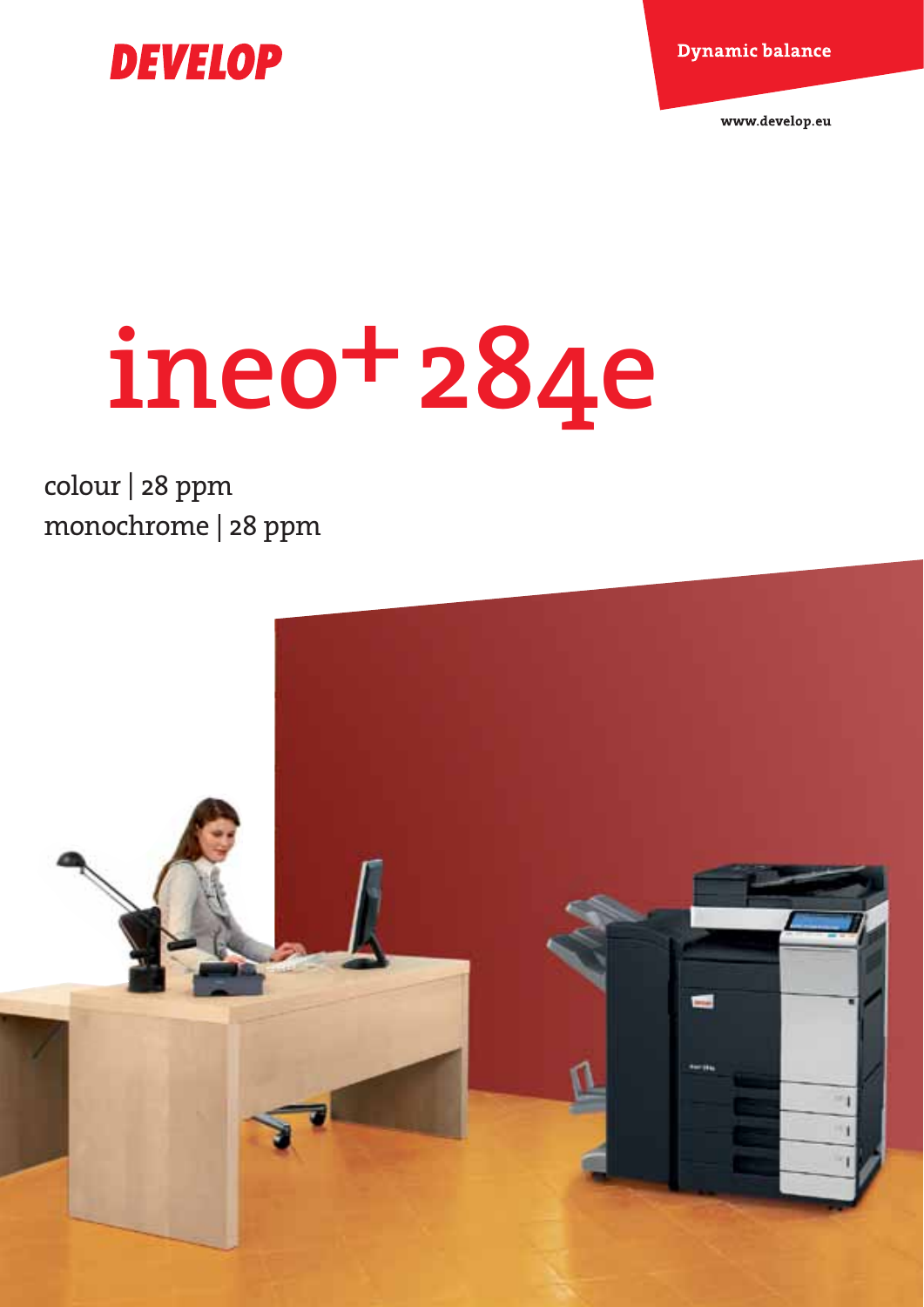# **Tailor-made –**  for your office

**Does an office system with every possible document function have to be difficult to use? Why can't such multifunctional systems be tailored to your needs? Reasonable questions, we believe. And that's why the ineo+284e has been designed for tailor-made ease of use. Just like your smartphone or tablet, this multifunctional office system can be operated intuitively with perfect ease. Frequently used functions can be placed on your start screen while functions you don't use can simply be removed – to make life as easy as possible. The ineo+284e is an office system that adapts to your working habits!**

1973

If you are looking for razor-sharp printouts, excellent image quality and a wide range of finishing options, the ineo+ 284e is the solution you need. Whatever your document requirements – printing, scanning, copying, faxing, e-mails or tools to simplify your everyday work – the ineo+ 284e can help you optimise your office workflow in an extremely economical way.

#### **Customised user-friendliness**

Many multifunctional office systems are anything but user-friendly. The ineo+ 284e, in contrast, is simplicity itself. An intuitive, easily understandable operating concept ensures that it is as easy to use as your smartphone or tablet. The 9-inch capacitive touchscreen comes with familiar multi-touch operations such as flick, drag&drop and pinch in&out – so you will feel at home in this system in no time at all. Thanks to a new menu navigation structure you can see all functions in one go and select the settings you want with just a few clicks. Frequently used functions can be left on the start screen and ones you don't use simply removed. With such an user-friendly and customisable office system you will find routine document production jobs become much more enjoyable.

> **ineo+ 284e with staple finisher (FS-534), saddle kit (SD-511), paper feeder (PC-210), dual scan document feeder (DF-701), banner tray (BT-C1e)**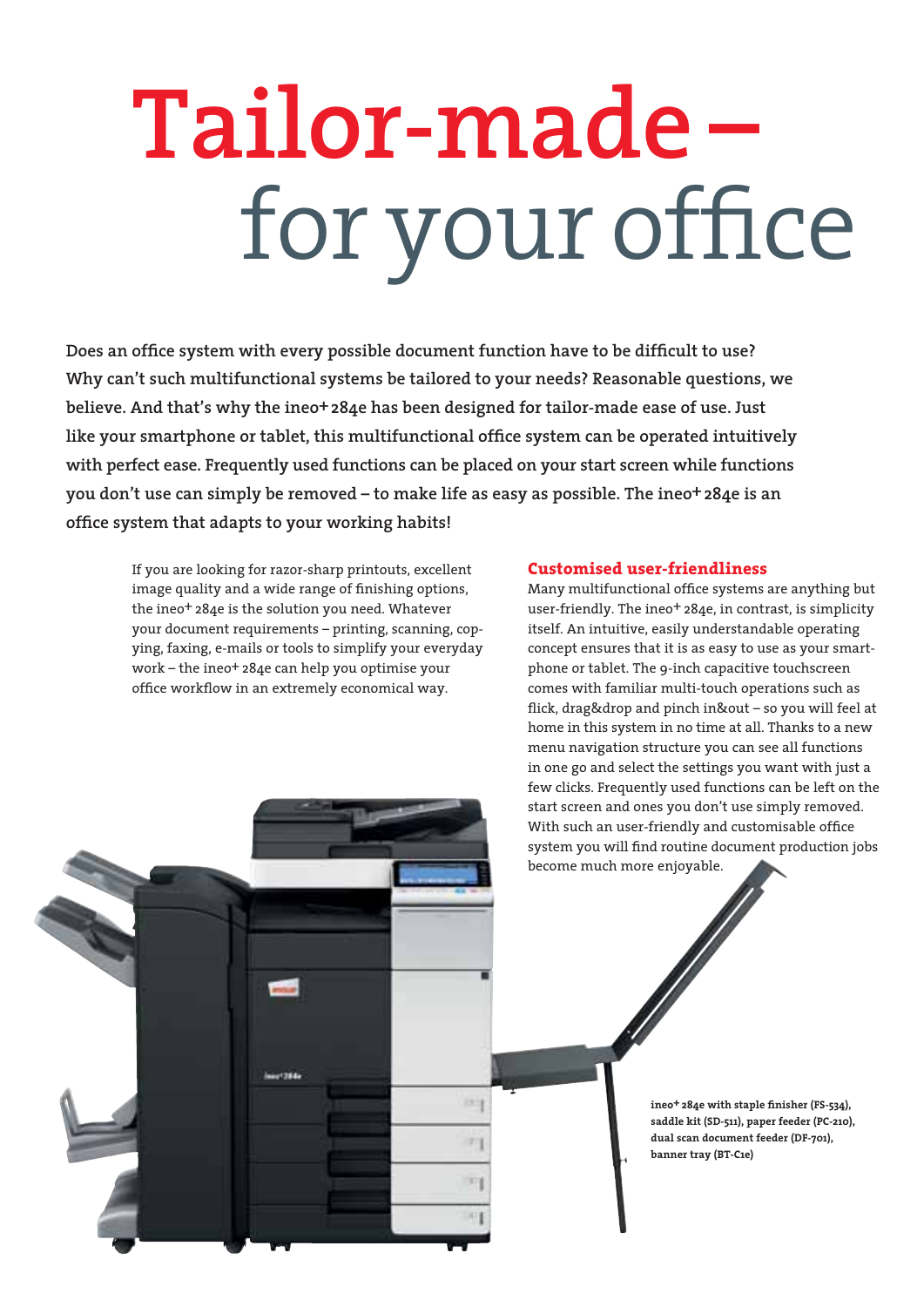

**ineo+ 284e with paper feeder (PC-210) and dual scan document feeder (DF-701)**

#### **Excellent green credentials**

Protecting the environment, saving natural resources and reducing energy costs – all key criteria in choosing the right multifunctional system for your office. Here, the ineo+ 284e sets new standards in green energy efficiency.

Sustainability was a priority in the construction concept. Sophisticated hardware and various energysaving measures ensure this machine works in an energy-efficient manner, particularly in sleep mode, so that its average weekly power consumption is very low. Other green functions such as the automatic deletion of blank pages to avoid unnecessary copying and wasted paper boost the machine's sustainable credentials. That is good news not just for the environment but also for you – because it saves you money.



Please find more details on our website: http://www.develop.de/smart

## **ineo+284e – Intelligent. Smart. Intuitive.**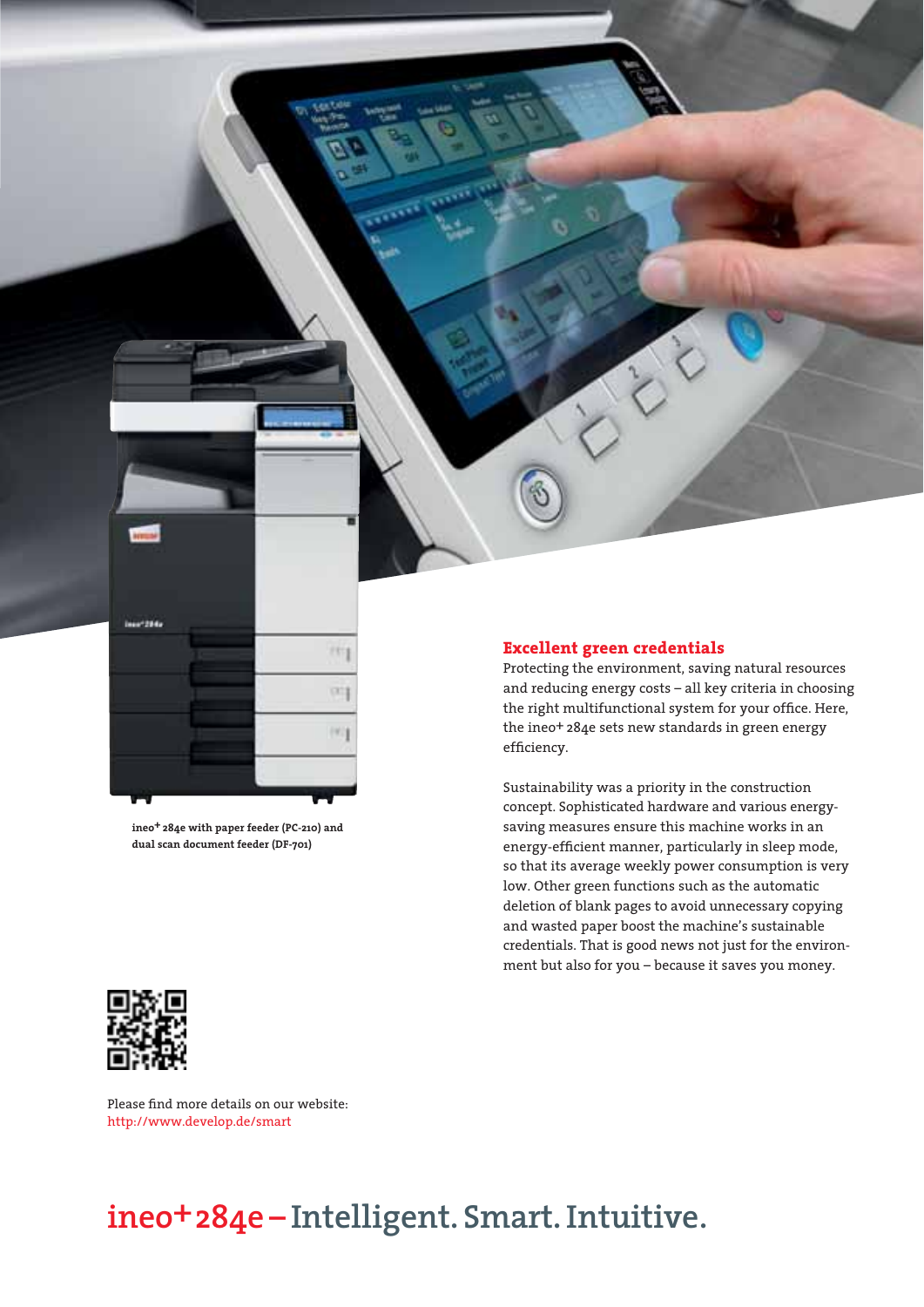## All the document functions

**The qualities of the ineo+ 284e are particularly evident if you take a closer look at the wide range of standard and optional functions. You'll also appreciate the system's ease of use.**

## High-class scanning performance

**>** At up to 160 images per minute the ineo<sup>+</sup> 284e is unusually fast for a system of its class. It also offers a broad choice of scanning functions. Since you can directly scan a document into a Word (.docx), Excel (.xlsx), PowerPoint (.pptx) or searchable PDF format, you no longer need to convert documents manually and can immediately start working with the file. You can distribute scanned documents in a variety of ways, e.g. by sending them as e-mails or transferring them to a Windows folder or an FTP server. All this saves you a lot of time and effort in everyday office work!

## Intelligent solutions for optimised work processes

**>** Develop's software solutions replace time-consuming manual operations with automated processes. With convert+share, for example, you can scan a document in various file formats and then send the file straight to wherever you want, for example, Google Docs, Evernote or Microsoft SharePoint. And store+find helps you locate any document easily and quickly – via a keyword or full-text search facility.

## Extensive finishing and media flexibility

**>** Functions such as booklet making, stapling, hole punching, banner printing and letter folding plus a broad choice of printable media ensure you can produce almost any kind of document.

## Impressive printouts

**>** The print engine and innovative HD toner are finely tuned to deliver razor-sharp 1,200 dpi printouts with brilliant colours and easily readable small type.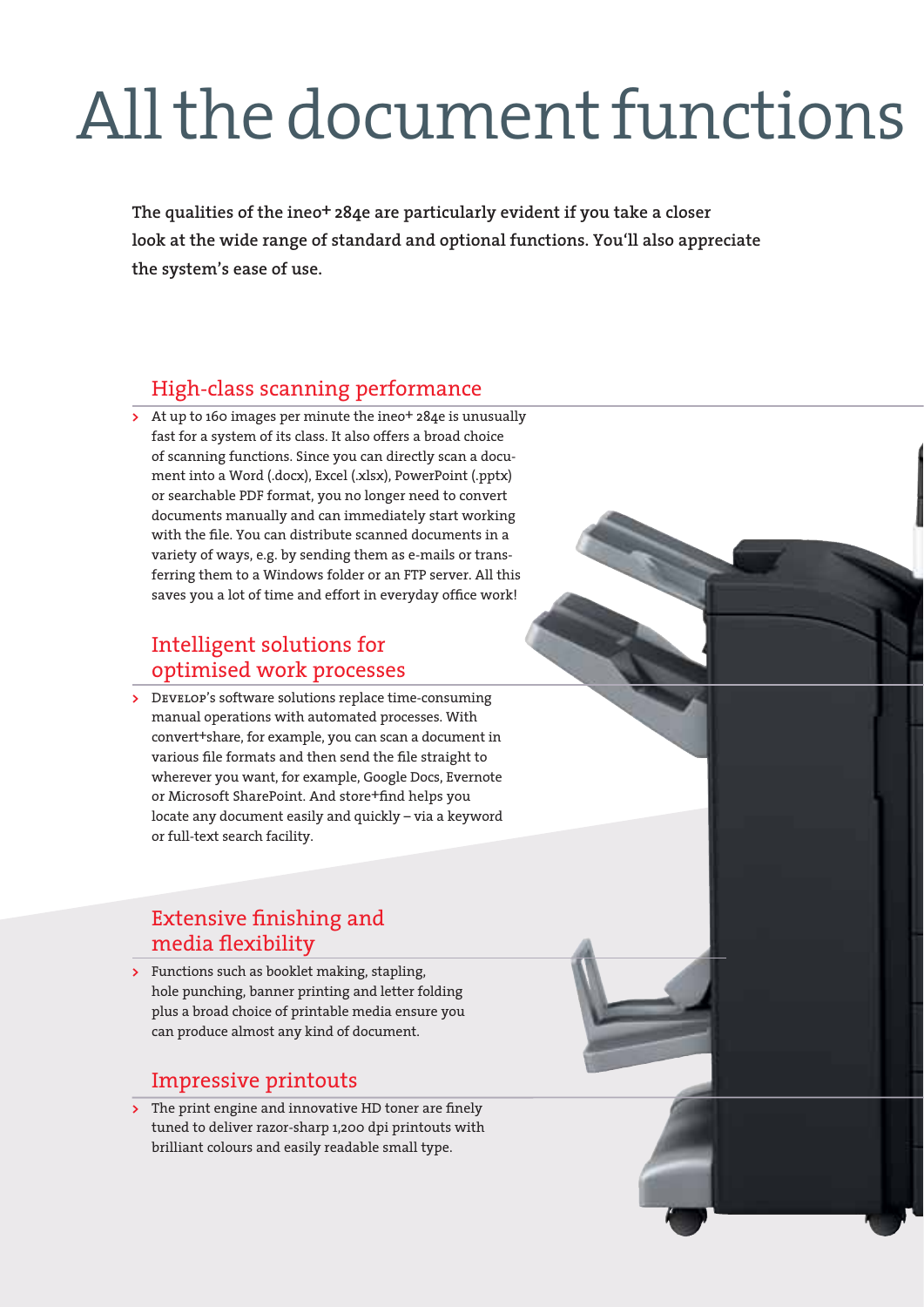## **you need**

DEVELOP

 $ineo+284e$ 

## Capacitive touchscreen

**>** With functions such as flick, drag&drop and pinch in&out the tiltable 9-inch colour screen is as simple to use as a smartphone or tablet. So most users will have nothing new to learn. Besides, the panel can be customised for tailored ease of use.

## Convenient remote administration

**>** The system can be administered via any web browser from a desktop computer. Instant servicing is possible thanks to the display's remote operating function. What's more, you can mirror the machine's operating panel on an Android tablet via a dedicated app and then, for example, choose the settings for a print job even though the printer is somewhere else in the building. ineo Remote Care allows the system's status to be monitored by your Develop dealer. That way, he will be automatically notified when toner is running low to ensure you never run out of toner and save you time and effort. Besides, the system is always up and running – just as it should be.

### Various authentication possibilities

**>** Secure access to the system is ensured through various means of authentication: passwords, finger-vein scanning and contactless smart cards.

## Reassuring data security

**>** These days, any office system that is integrated into a company's network or has its own hard disk has to be adequately protected, as does any piece of IT equipment. Thanks to security features such as IPsec, S/MIME e-mail encryption and IP filtering every form of system communication or document transfer is entirely secure. All the data stored on the system's hard disk are also protected from unauthorised access by data encryption technology and, if required, data erasure. Reassuring security in line with international standards such as ISO 15408 EAL3 and IEEE 2600.1 – for your peace of mind!

## Excellent eco-friendliness

**>** The system's low energy consumption, economical running costs and intelligent environmental concept have been rewarded by eco-certificates such as Energy Star. And that kind of eco-friendliness is also good for your bottom line!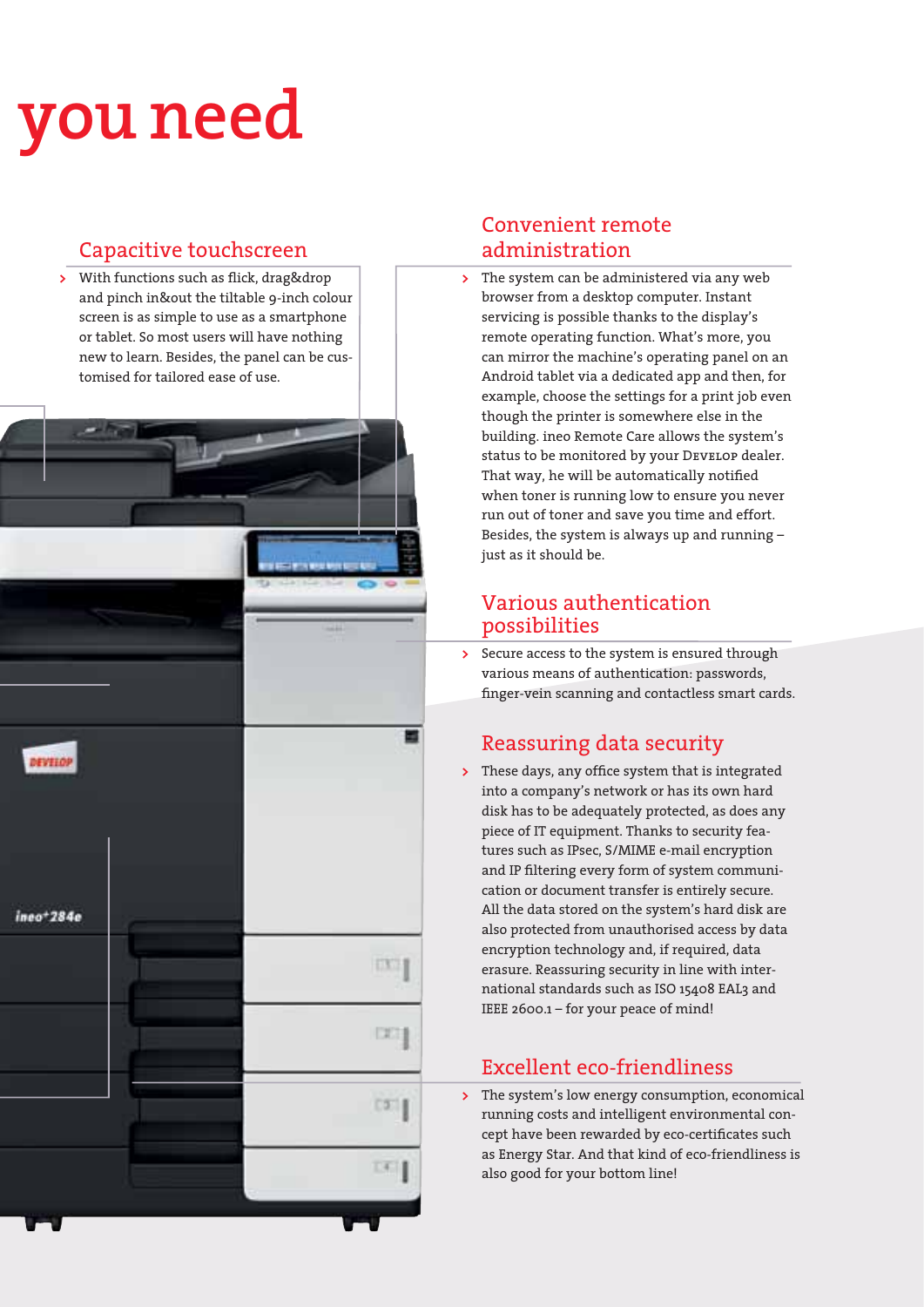# **Time to simplify**  your office life!

**The ineo+ 284e will simplify your work processes, support you in document production and protect one of your most valuable assets – company data!**

#### **Work processes optimised**

The ineo<sup>+</sup> 284e is an all-round solution that will help to optimise your work processes. Thanks to its numerous useful functions the ineo+ 284e can reduce the amount of manual work involved in document production and thus minimise the costs involved. For example, you can scan documents as PowerPoint presentations or archive them as PDF/A files. DEVELOP's convert+share tool allows you to scan a document at the press of a button, have it converted into the required format and delivered to whatever destination you want, e.g. store+find. This tool does away with time-wasting searches for old files by ensuring every document can be quickly located.

#### **Wide choice of media and finishing functions**

Tired of using external shops for specialist jobs such as invitations printed on thick, high-quality paper? Those days will be over if you decide to buy an ineo+ 284e – and you'll save yourself time and money. Envelopes, recycled paper, pre-printed paper, overhead transparencies and many other media can be printed, as can thick card of up to 300 g/ $m^2$ . A broad range of paper formats from A6 to A3+ (SRA3) or user-defined formats and banners of up to 1.2 metres in length are handled with ease and printed in excellent quality. Thanks to the numerous finishing options booklets of up to 80 pages can be created, letters folded in various ways, handouts stapled or invoices hole-punched. The ineo+ 284e allows you to produce almost any job in-house!

#### **Focus on data security**

Many multifunctional office systems are high on features and low on data security. Or it comes as an expensive optional extra! The ineo+ 284e, in contrast, is certified to ISO 15408 EAL 3 (a computer security standard), complies with IEEE 2600.1 (the international standard for multifunctional printer security) and has numerous reassuring features such as hard-disk encryption, data erasure (when required) and supports standards like TSL, SSL and IPsec. A secure printing function prevents documents from getting into the wrong hands and access to the system can be restricted to authorised users. Invest in an ineo<sup>+</sup> 284e and you can be sure your data stay where they belong – in the right hands!

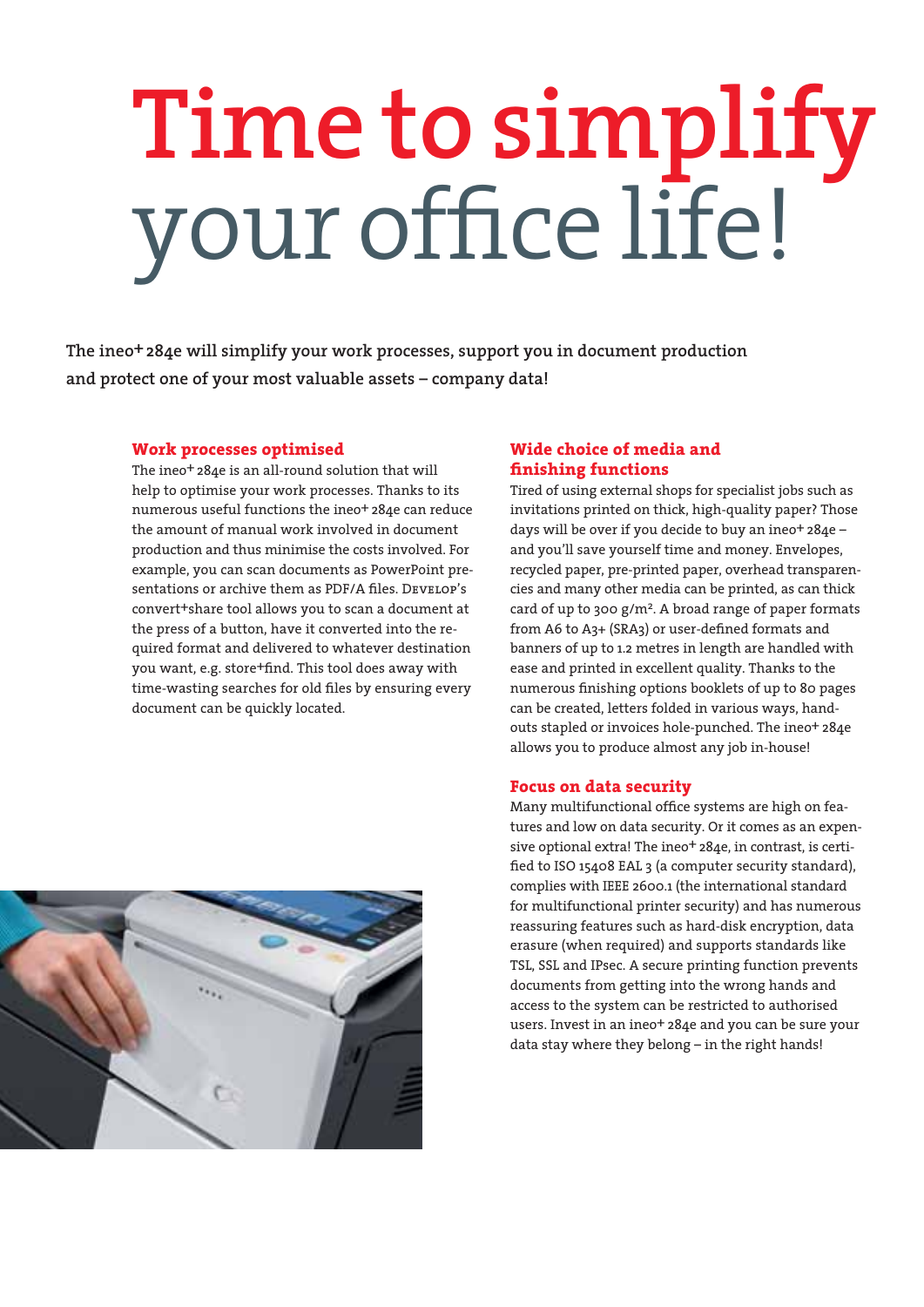